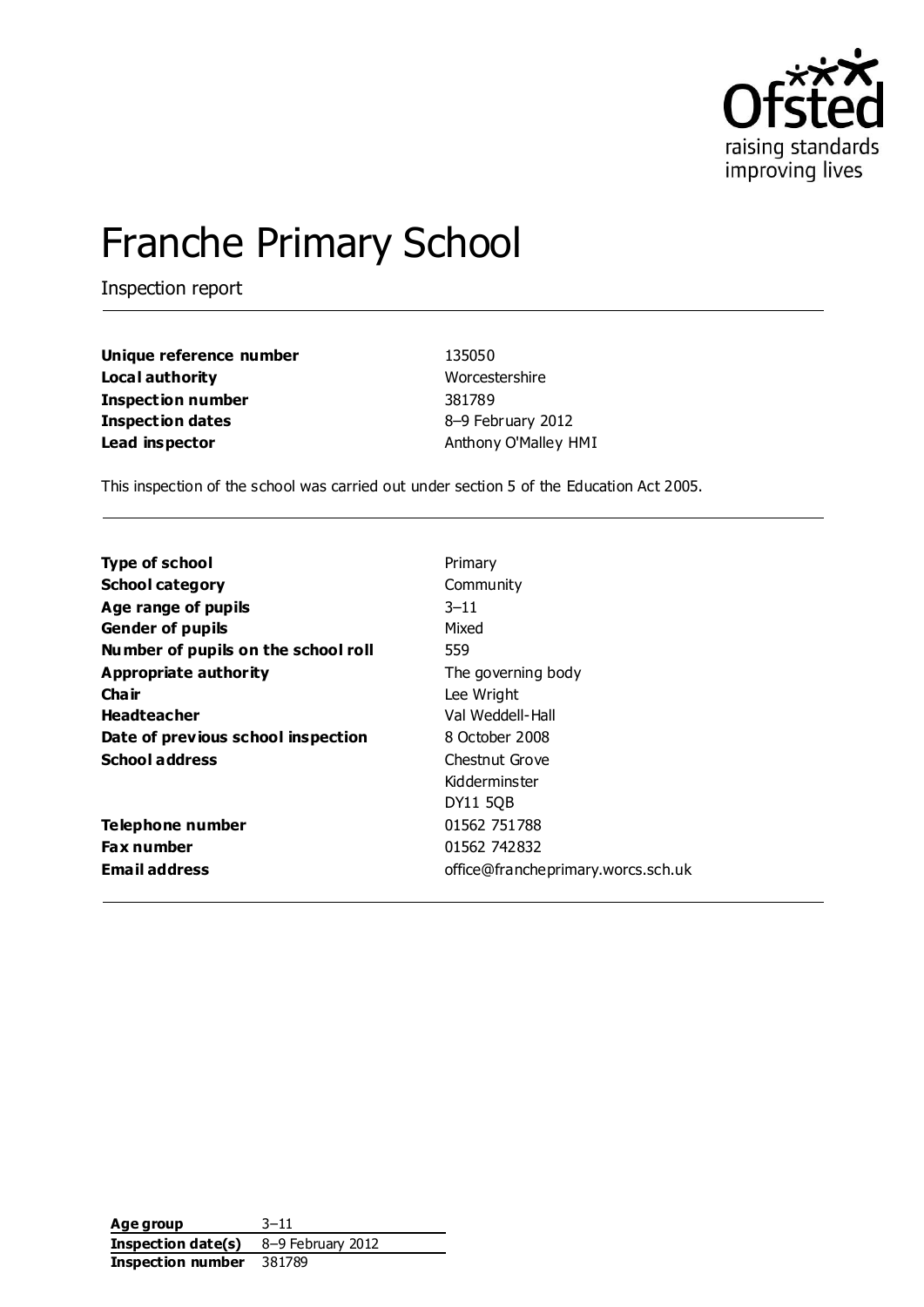

You can use Parent View to give Ofsted your opinion on your child's school. Ofsted will use the information parents and carers provide when deciding which schools to inspect and when.

You can also use Parent View to find out what other parents and carers think about schools in England. You can visit [www.parentview.ofsted.gov.uk,](http://www.parentview.ofsted.gov.uk/) or look for the link on the main Ofsted website: [www.ofsted.gov.uk](http://www.ofsted.gov.uk/)

The Office for Standards in Education, Children's Services and Skills (Ofsted) regulates and inspects to achieve excellence in the care of children and young people, and in education and skills for learners of all ages. It regulates and inspects childcare and children's social care, and inspects the Children and Family Court Advisory Support Service (Cafcass), schools, colleges, initial teacher training, work-based learning and skills training, adult and community learning, and education and training in prisons and other secure establishments. It assesses council children's services, and inspects services for looked after children, safeguarding and child protection.

Further copies of this report are obtainable from the school. Under the Education Act 2005, the school must provide a copy of this report free of charge to certain categories of people. A charge not exceeding the full cost of reproduction may be made for any other copies supplied.

If you would like a copy of this document in a different format, such as large print or Braille, please telephone 0300 123 4234, or email enquiries@ofsted.gov.uk.

You may copy all or parts of this document for non-commercial educational purposes, as long as you give details of the source and date of publication and do not alter the information in any way.

To receive regular email alerts about new publications, including survey reports and school inspection reports, please visit our website and go to 'Subscribe'.

Piccadilly Gate Store St **Manchester** M1 2WD

T: 0300 123 4234 Textphone: 0161 618 8524 E: enquiries@ofsted.gov.uk W: www.ofsted.gov.uk



© Crown copyright 2012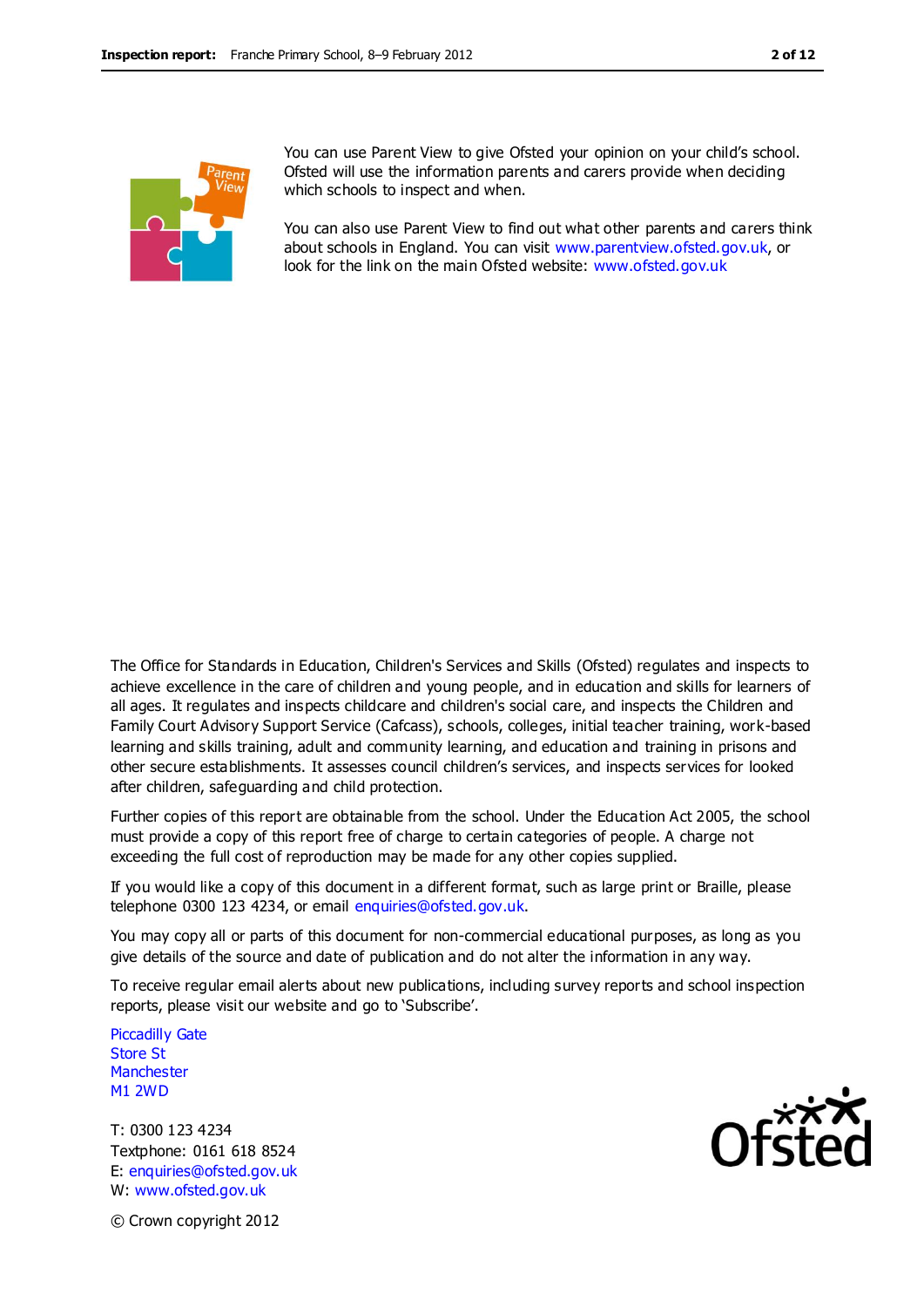# **Introduction**

| Inspection team        |                         |
|------------------------|-------------------------|
| Anthony O'Malley       | Her Majesty's Inspector |
| <b>Geoff Cresswell</b> | Additional inspector    |
| Rowena Green           | Additional inspector    |

This inspection was carried out with two days' notice. Inspectors observed 22 lessons taught by 22 teachers. Over 12 hours were spent in lessons. Meetings were held with staff, representatives of the governing body, parents and carers, and pupils. Inspectors took account of the responses to the online questionnaire (Parent View) in planning the inspection, observed the school's work, and looked at a variety of documentation, particularly that related to pupils' progress and keeping them safe. Samples of work were scrutinised and pupils were heard reading. Inspectors analysed 300 questionnaires that were returned by parents and carers, as well as questionnaires from older pupils and staff.

# **Information about the school**

Franche Primary is much larger than most primary schools. It opened in 2007, following the reorganisation of schools in the Wyre Forest. The proportion of pupils known to be eligible for free school meals is average. The great majority of pupils are White British. The proportion of disabled pupils and those with special educational needs is well-above average. There are a small number of looked after children on the school roll. Franche Nursery Plus offers placements for children throughout the area who require additional support because they have special eductional needs. Privately managed childcare is provided before and after school. This provision is subject to separate inspection. The school meets the current government floor standard.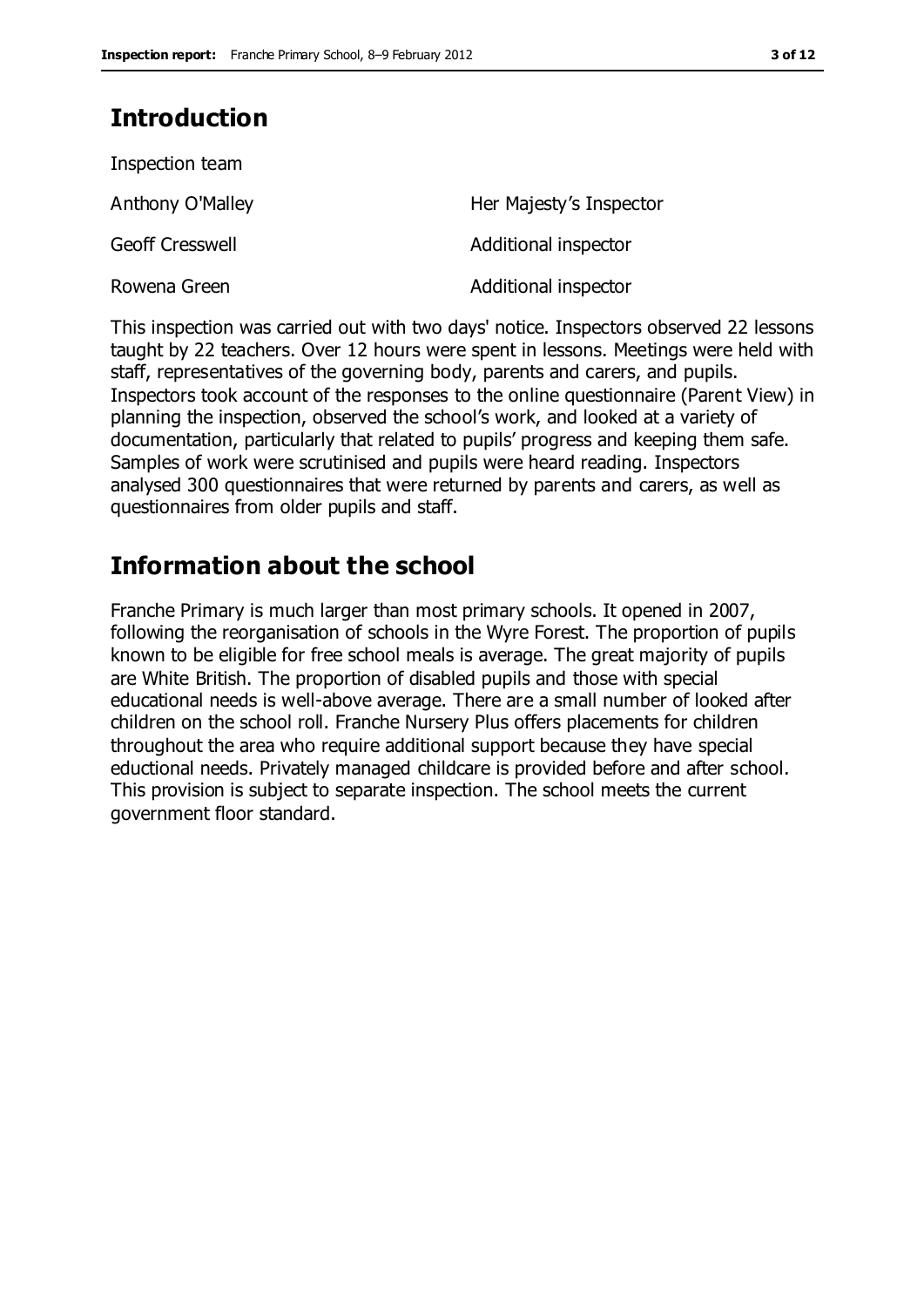# **Inspection judgements**

| <b>Overall effectiveness</b>     |  |
|----------------------------------|--|
|                                  |  |
| <b>Achievement of pupils</b>     |  |
| <b>Quality of teaching</b>       |  |
| Behaviour and safety of pupils   |  |
| <b>Leadership and management</b> |  |

### **Key findings**

- This is a good school. Since the previous inspection, the standards attained by pupils when they leave the school have improved from below average to average. Achievement is good.
- Pupils make good progress in all year groups from below-average starting points. The proportion of pupils gaining the expected level in English and mathematics in last year's national tests was above average.
- Following the opening of the school, pupils' attainment at the end of the Early Years Foundation Stage and Key Stage 1 was low. Improved teaching has led to pupils in these key stages now gaining the skills and knowledge expected.
- Achievement of all groups of pupils is good. The children who attend Nursery Plus are very well prepared for their primary school education.
- Teaching is good. Work in pupils' English and mathematics books demonstrates that there is consistently good teaching in these subjects. Strategies to improve the teaching of writing have had a very positive impact.
- The school has a welcoming and stimulating environment where pupils feel cared for and safe. Their behaviour is good.
- $\blacksquare$  The leadership of the headteacher has inspired the staff. The overwhelming majority of parents and carers are very supportive of the school.
- Good leadership and management have led to improved teaching and learning, resulting in higher standards. There are rigorous systems for evaluating the quality of provision and outcomes in English and mathematics. These systems are not yet securely established in other areas of the curriculum.
- The governing body has played an important role in the school's development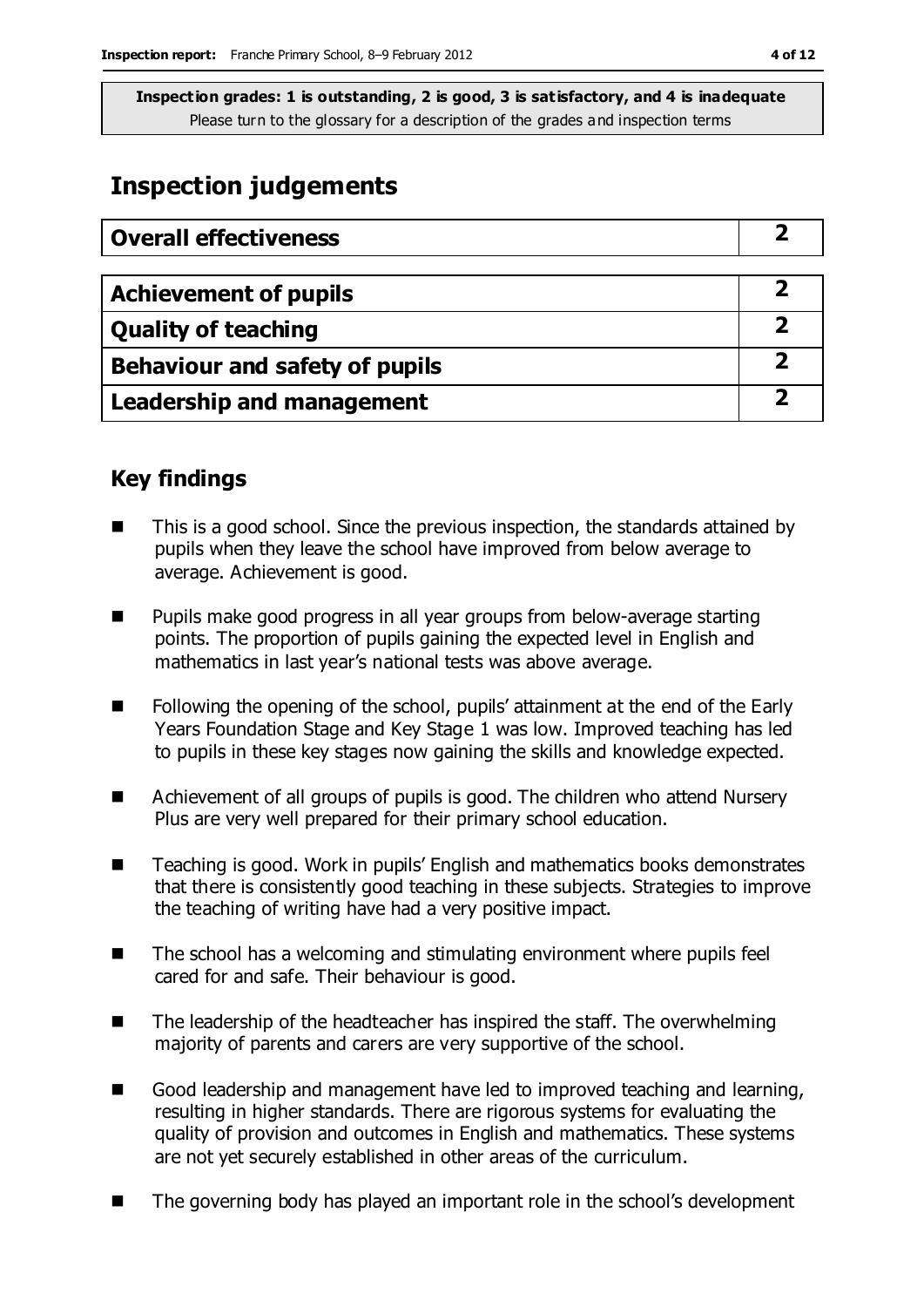since its opening. However, it does not receive sufficient information about the impact of the full range of its policies to enable it to plan for further improvement in all key areas.

### **What does the school need to do to improve further?**

- **E** Ensure that teaching and learning in all subject areas are as strong as they are in English and mathematics by:
	- giving all subject leaders opportunities to monitor and evaluate provision and outcomes in their areas of responsibility
	- ensuring that subject specific skills are developed year on year.
	- **E** Ensure the governing body has sufficient information on the impact of all of its key policies to be able to evaluate their effectiveness and plan for further improvement.

### **Main report**

#### **Achievement of pupils**

Pupils achieve well and reach average standards in reading, writing and mathematics by the end of Year 6. All groups make good progress including disabled pupils and those with special educational needs. When pupils receive additional help because they have special educational needs, its purpose is identified clearly. The impact of the support is evaluated both at the end of the intervention and at regular periods thereafter. This checks that it has a long-term impact and helps teachers know if further support is necessary. Pupils known to be eligible for free school meals make better progress than this group does nationally, reaching expected standards.

When children start in nursery, the majority have skills and knowledge below those expected, particularly in their use of language and understanding of number. These areas become key targets for learning when adults lead sessions and when children choose their own activities. In Nursery Plus, provision is adapted well to meet specific needs and staff demonstrate high expectations when promoting the children's independence.

Adults consistently promote social development through group work and help pupils take responsibility for their learning by giving them opportunities to evaluate their own work. Both strategies promote good progress. Underlying the improvement in writing throughout the school has been good-quality oral work that engages pupils. Teachers plan carefully for pupils' speaking and listening, making good use of drama to prepare pupils for independent writing. In lessons, books and discussions with pupils, it is clear that this has a significant impact on their enjoyment of writing as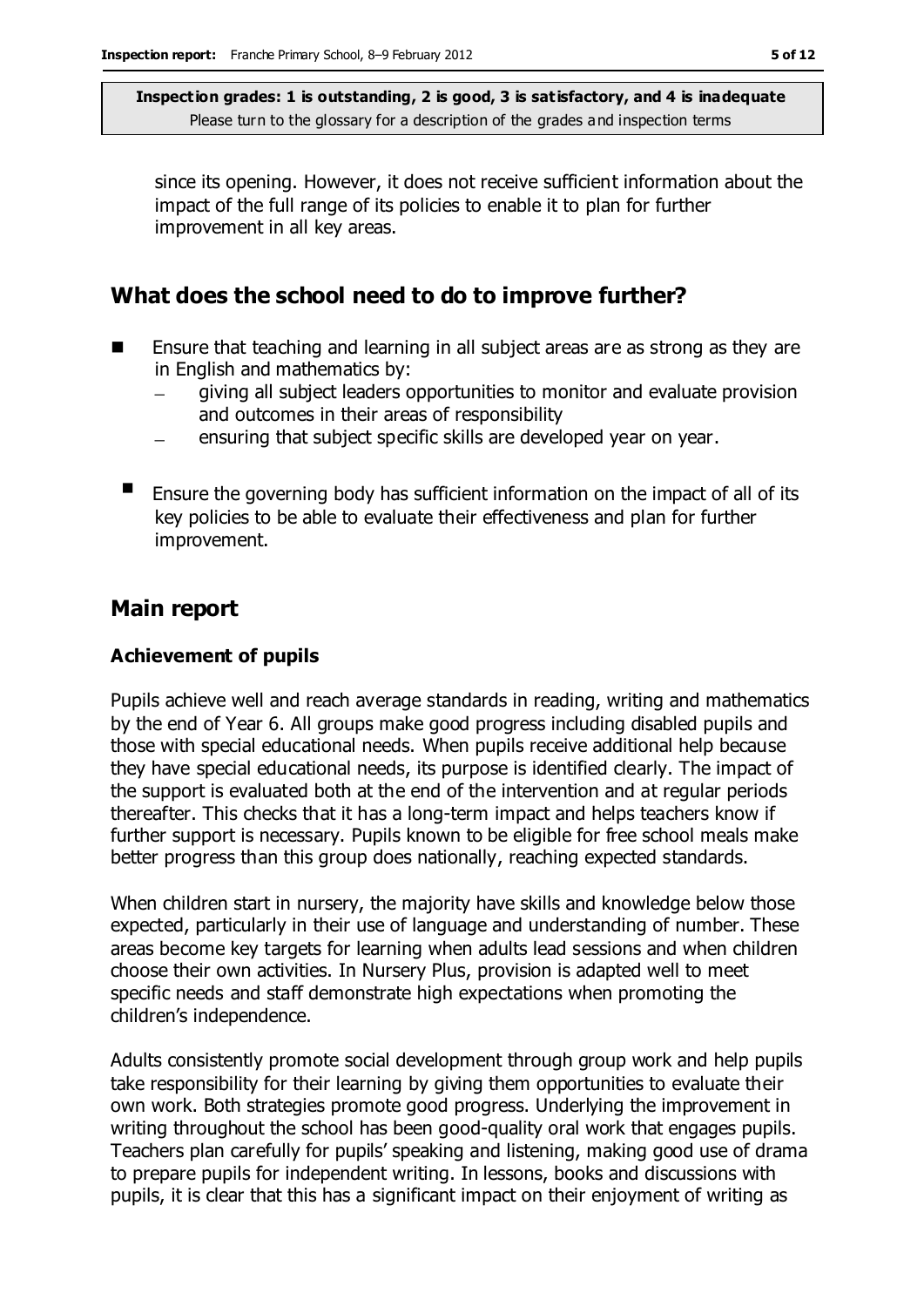well as promoting important aspects of personal development such as teamwork.

At the previous inspection, reading standards were low at the end of Key Stage 1. Daily sessions to teach letters and sounds in the Early Years Foundation Stage and in Key Stage 1 are now well established and effective. In addition, where tracking identifies underachievement in reading there is good quality additional provision to ensure those at risk of underachievement catch up. Reading standards are now at the expected standard in Year 2. Work on sounds and letters continues, where necessary, for pupils in Key Stage 2. All pupils also have opportunities to develop more advanced reading skills, such as inference and prediction, through guided reading sessions. However, on occasions, groups of pupils who are not working with an adult are given tasks which occupy them but do not move their learning on.

Parents' and carers' questionnaires show that they are happy with their children's achievement and inspection evidence confirmed their view.

#### **Quality of teaching**

Teachers have good subject knowledge and communicate this well. For example, teachers in the Early Years Foundation Stage and Key Stage 1 working to develop early reading skills, model the blending and segmenting of sounds confidently and explain clearly which letters and groups of letters make which sounds. A strong feature of the teaching of mathematics is how lessons build on previous learning. This means that pupils recognise links with earlier work and can apply skills in increasingly more challenging contexts. Pupils' workbooks show that there is high expectation for all groups and that lower-attaining pupils have opportunities to work at open-ended tasks and investigations to develop the broader mathematical skills of problem solving, reasoning and generalising. Programmes such as those that develop pupils' numeracy and other interventions support those identified as having special educational needs in gaining sufficient skills to be removed from the register of concern.

The great majority of parent and carer questionnaires judge that teaching is good and inspection evidence confirmed this view. However, there are a small minority of lessons where learning is no better than satisfactory. For example, in a science lesson there was a lack of challenge for higher-attaining pupils because they were working at the same task as others. In a mathematics lesson, the teacher and supporting adults did not spot that a number of pupils were struggling to understand the lesson introduction. Consequently, the individuals stopped paying attention to skills being taught and became distracted.

Teaching promotes spiritual, moral, social and cultural development successfully. The curriculum interests pupils and regularly gives them opportunities to show imagination and creativity. Discussions with pupils highlighted that lessons typically provide opportunities for collaboration and reflection.

#### **Behaviour and safety of pupils**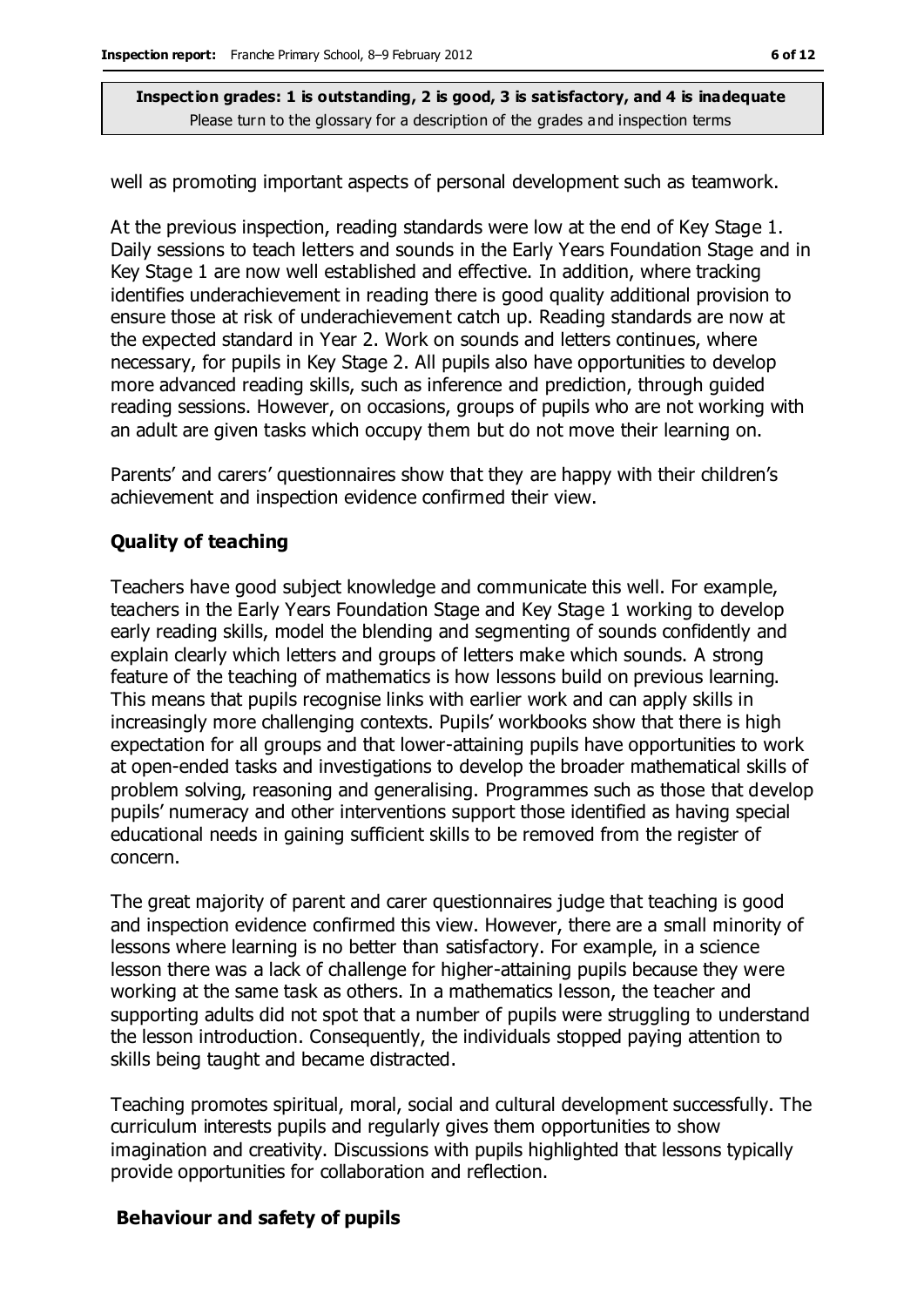Over half of all parents and carers returned questionnaires. The great majority of respondents agreed that their children were safe in school and that behaviour was good. A typical comment was, 'The staff and headteacher have really supported me and my children through a difficult time and changes at home…this school has provided a safe and consistent learning environment to ensure my children have continued to learn well and enjoy going to school.' Inspection evidence confirmed these views. Where questionnaires did raise concerns about behaviour and safety, these were shared with the headteacher, respecting confidentiality, who is keen to redress the general issues raised. In their questionnaires, a minority of pupils too raised concerns about behaviour. In discussions with inspectors, it became clear that pupils judged behaviour overall to be very good, but were disappointed with the disruptions to a few lessons caused by a handful of children with particularly challenging behaviour. The pupils added that staff manage such disruptions very effectively.

Pupils thoroughly enjoy school and learning. Even though some pupils have social and emotional difficulties, there are few instances of serious misbehaviour. The school tackles bullying in all forms rigorously and deals with prejudiced behaviour through its personal and social education curriculum. The school's records show that it deals effectively with the very rare instances of bullying or racist behaviour. In lessons, pupils consistently show good attitudes to learning and around the school they are friendly and polite. In the Early Years Foundation Stage, including Nursery Plus, children were observed developing self-confidence as the result of the very encouraging way in which adults speak to them.

#### **Leadership and management**

Leaders have a clear understanding of the school's strengths and weaknesses. They have secured significant improvements since the last inspection. For example, training for staff to improve pupils' writing skills has been effective and the commitment to sharing the expertise of the most effective teachers of reading and mathematics, through giving them opportunities to work alongside colleagues, has helped raise attainment in these subjects in all key stages. These improvements demonstrate the school's good capacity to improve further. Subject leaders in areas other than English and mathematics have had fewer opportunities to drive improvement and do not monitor and evaluate as rigorously.

The curriculum provides a broad range of learning activities. Pupils say that topics begin with imaginative activities that spark their interest. They contribute their ideas and help shape the programme of study. Consequently, they are clear about the purpose of the activities they undertake. However, in some subjects, pupils do not develop skills systematically and this can limit the quality of their work. The school promotes spiritual, moral, social and cultural development well. Pupils have many opportunities to learn about the range of cultures and faiths in the United Kingdom, reflect upon their learning, enjoy the performing arts and contribute to decision making. For example, pupils have taken the lead in identifying the limitations of the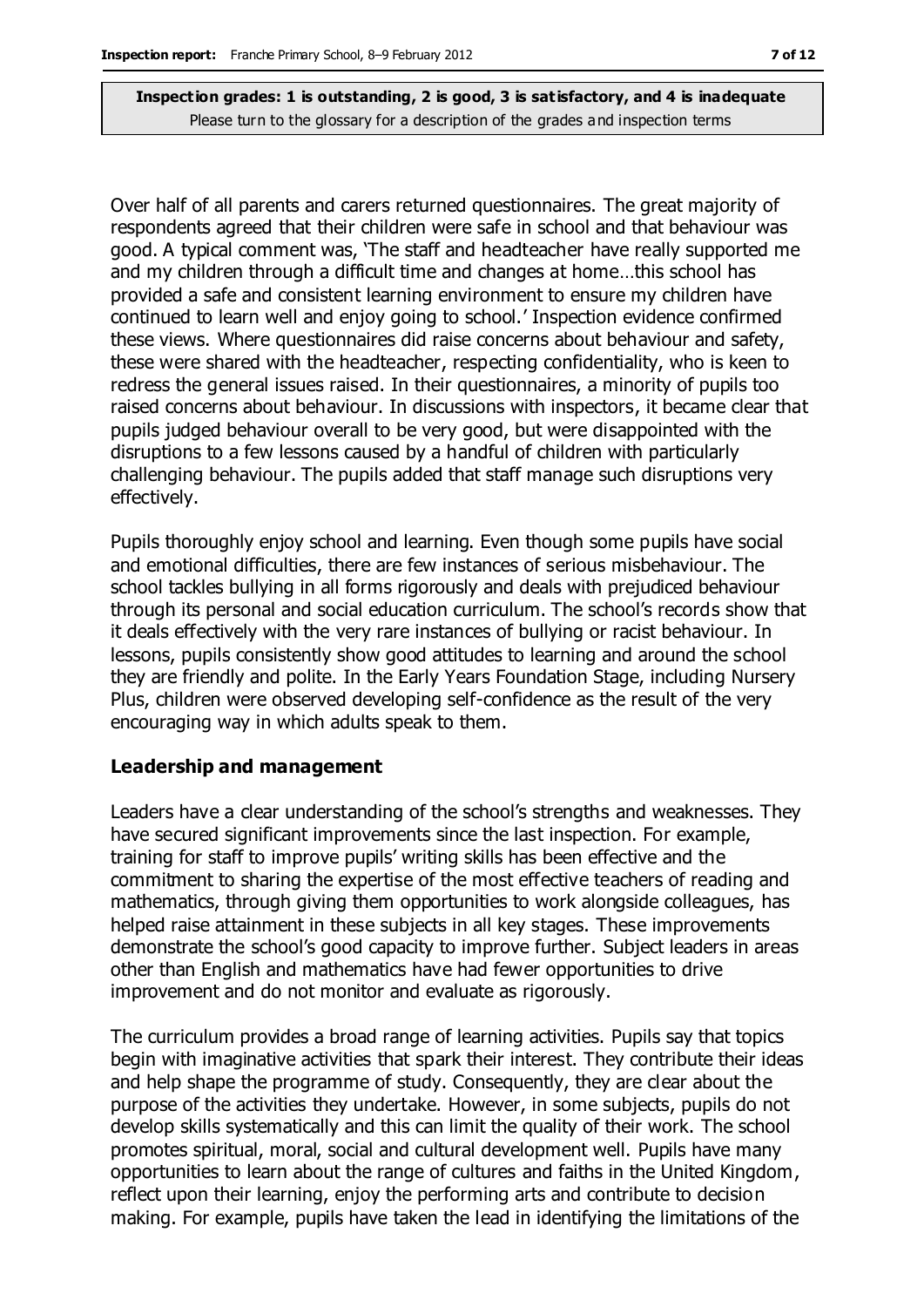current playground for the older pupils and in designing a new playground.

The school's work in ensuring that pupils of all abilities and backgrounds have good opportunities for development, and in tackling discrimination, is effective. When leaders analyse performance data they take care to check on the progress of the different groups in the school. This helps ensure that all groups perform equally well; including looked after children. Carers and local agencies value highly the provision for the well-being and academic progress of this potentially vulnerable group.

A few questionnaires raised issues concerning safeguarding. The governing body is aware of the issues and taking appropriate actions to ensure the safety of the school site. Regulatory requirements for safeguarding, protecting pupils and promoting equality are met. The governing body monitors and evaluates the implementation of the school improvement plan appropriately. However, the impact of some of its policies are not scrutinised as closely. For example, it does not receive data enabling it to monitor participation in curriculum enrichment activities to ensure that all groups benefit from this aspect of provision.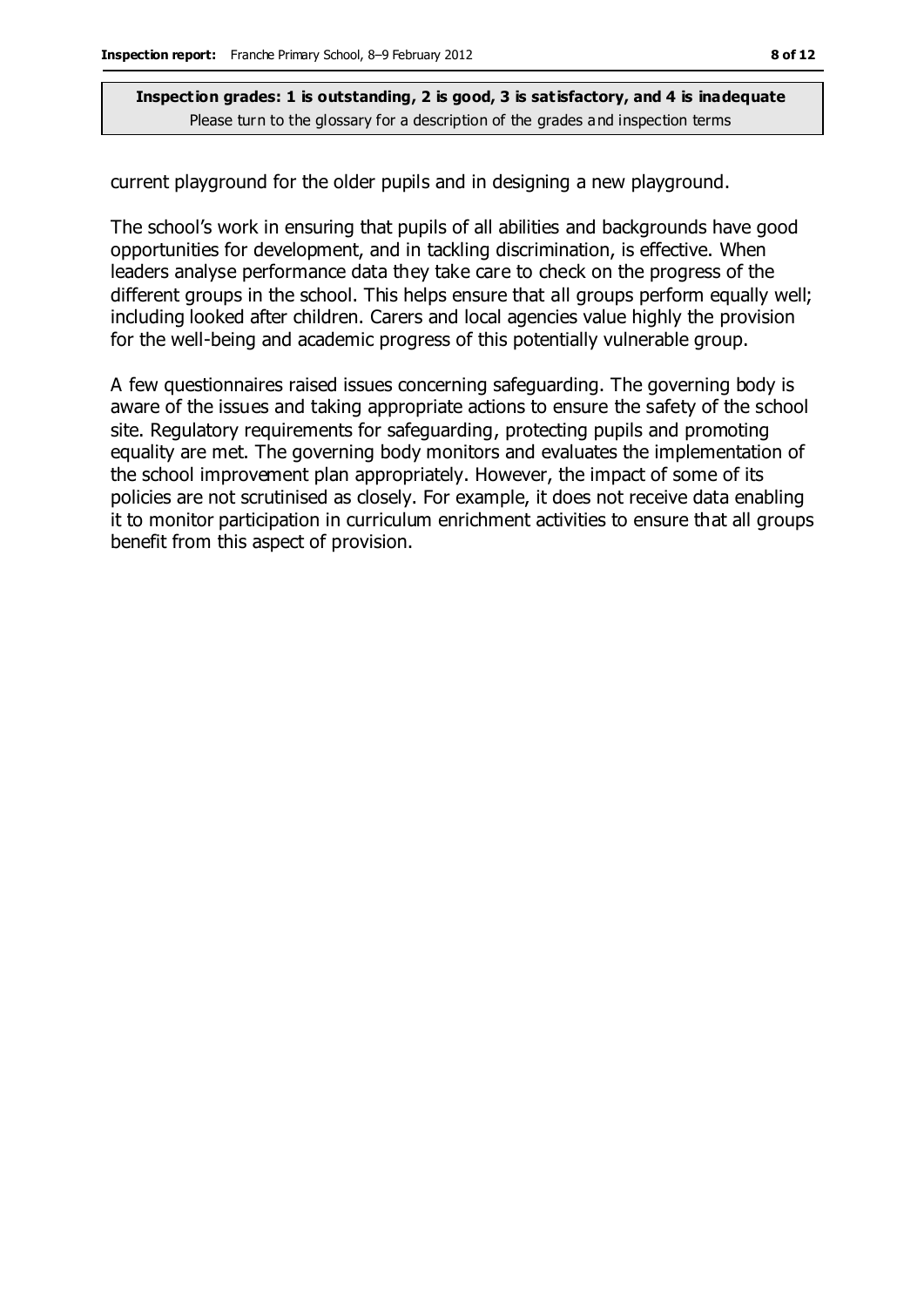# **Glossary**

### **What inspection judgements mean**

| <b>Grade</b> | <b>Judgement</b> | <b>Description</b>                                            |
|--------------|------------------|---------------------------------------------------------------|
| Grade 1      | Outstanding      | These features are highly effective. An outstanding           |
|              |                  | school provides exceptionally well for all its pupils' needs. |
| Grade 2      | Good             | These are very positive features of a school. A school        |
|              |                  | that is good is serving its pupils well.                      |
| Grade 3      | Satisfactory     | These features are of reasonable quality. A satisfactory      |
|              |                  | school is providing adequately for its pupils.                |
| Grade 4      | Inadequate       | These features are not of an acceptable standard. An          |
|              |                  | inadequate school needs to make significant                   |
|              |                  | improvement in order to meet the needs of its pupils.         |
|              |                  | Ofsted inspectors will make further visits until it           |
|              |                  | improves.                                                     |

### **Overall effectiveness of schools**

|                         | Overall effectiveness judgement (percentage of schools) |      |                     |                   |
|-------------------------|---------------------------------------------------------|------|---------------------|-------------------|
| <b>Type of school</b>   | <b>Outstanding</b>                                      | Good | <b>Satisfactory</b> | <b>Inadequate</b> |
| Nursery schools         | 46                                                      | 46   |                     |                   |
| Primary schools         |                                                         | 47   | 40                  |                   |
| Secondary<br>schools    | 14                                                      | 38   | 40                  |                   |
| Special schools         | 28                                                      | 48   | 20                  |                   |
| Pupil referral<br>units | 15                                                      | 50   | 29                  |                   |
| All schools             |                                                         | 46   | 38                  |                   |

New school inspection arrangements have been introduced from 1 January 2012. This means that inspectors make judgements that were not made previously.

The data in the table above are for the period 1 September 2010 to 31 August 2011 and represent judgements that were made under the school inspection arrangements that were introduced on 1 September 2009. These data are consistent with the latest published official statistics about maintained school inspection outcomes (see [www.ofsted.gov.uk\)](http://www.ofsted.gov.uk/).

The sample of schools inspected during 2010/11 was not representative of all schools nationally, as weaker schools are inspected more frequently than good or outstanding schools.

Primary schools include primary academy converters. Secondary schools include secondary academy converters, sponsor-led academies and city technology colleges. Special schools include special academy converters and non-maintained special schools.

Percentages are rounded and do not always add exactly to 100.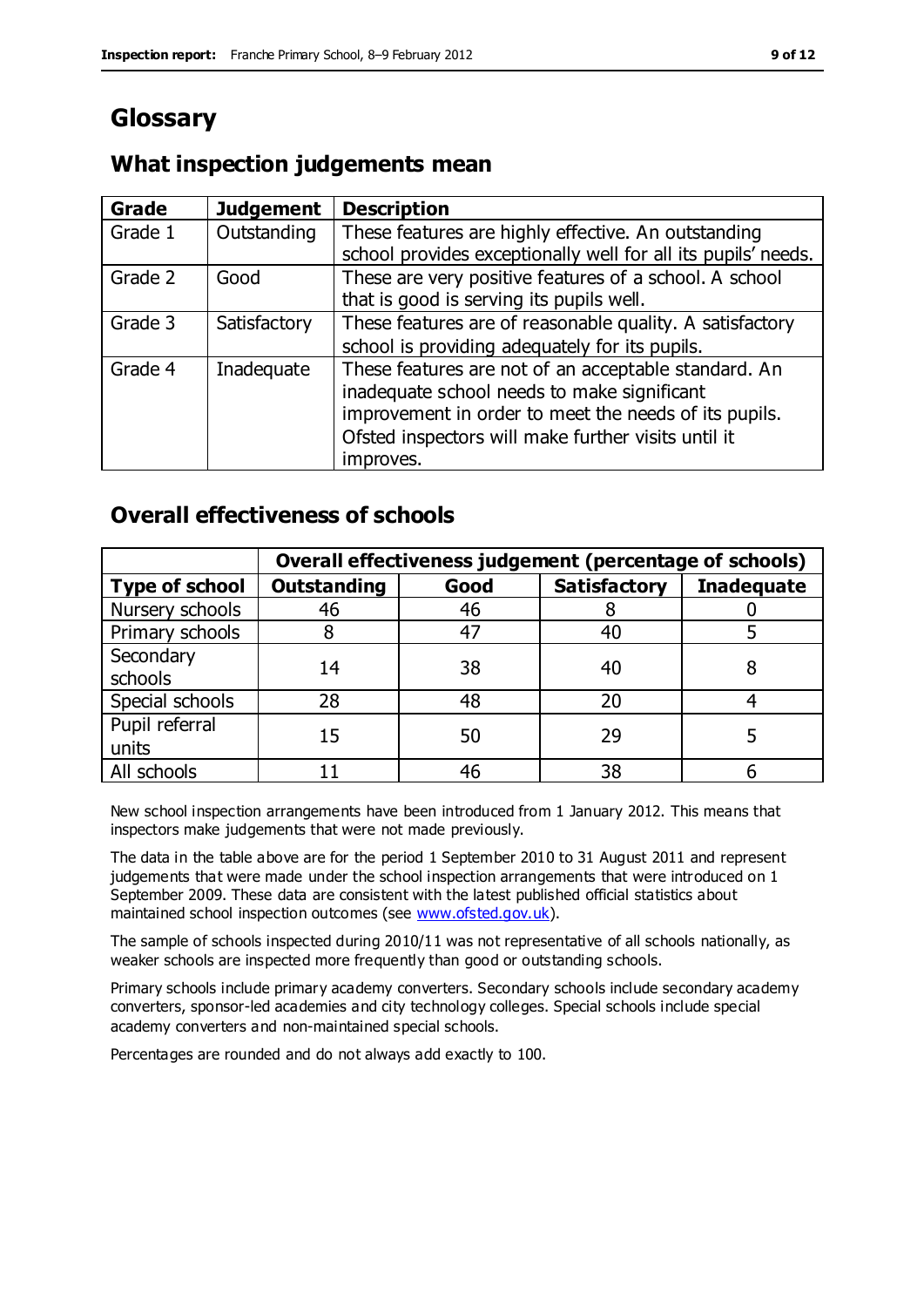# **Common terminology used by inspectors**

| Achievement:                  | the progress and success of a pupil in their<br>learning and development taking account of their<br>attainment.                                                                                                        |
|-------------------------------|------------------------------------------------------------------------------------------------------------------------------------------------------------------------------------------------------------------------|
| Attainment:                   | the standard of the pupils' work shown by test and<br>examination results and in lessons.                                                                                                                              |
| Attendance                    | the regular attendance of pupils at school and in<br>lessons, taking into account the school's efforts to<br>encourage good attendance.                                                                                |
| Behaviour                     | how well pupils behave in lessons, with emphasis<br>on their attitude to learning. Pupils' punctuality to<br>lessons and their conduct around the school.                                                              |
| Capacity to improve:          | the proven ability of the school to continue<br>improving based on its self-evaluation and what<br>the school has accomplished so far and on the<br>quality of its systems to maintain improvement.                    |
| Leadership and management:    | the contribution of all the staff with responsibilities,<br>not just the governors and headteacher, to<br>identifying priorities, directing and motivating staff<br>and running the school.                            |
| Learning:                     | how well pupils acquire knowledge, develop their<br>understanding, learn and practise skills and are<br>developing their competence as learners.                                                                       |
| <b>Overall effectiveness:</b> | inspectors form a judgement on a school's overall<br>effectiveness based on the findings from their<br>inspection of the school.                                                                                       |
| Progress:                     | the rate at which pupils are learning in lessons and<br>over longer periods of time. It is often measured<br>by comparing the pupils' attainment at the end of a<br>key stage with their attainment when they started. |
| Safety                        | how safe pupils are in school, including in lessons;<br>and their understanding of risks. Pupils' freedom<br>from bullying and harassment. How well the school<br>promotes safety, for example e-learning.             |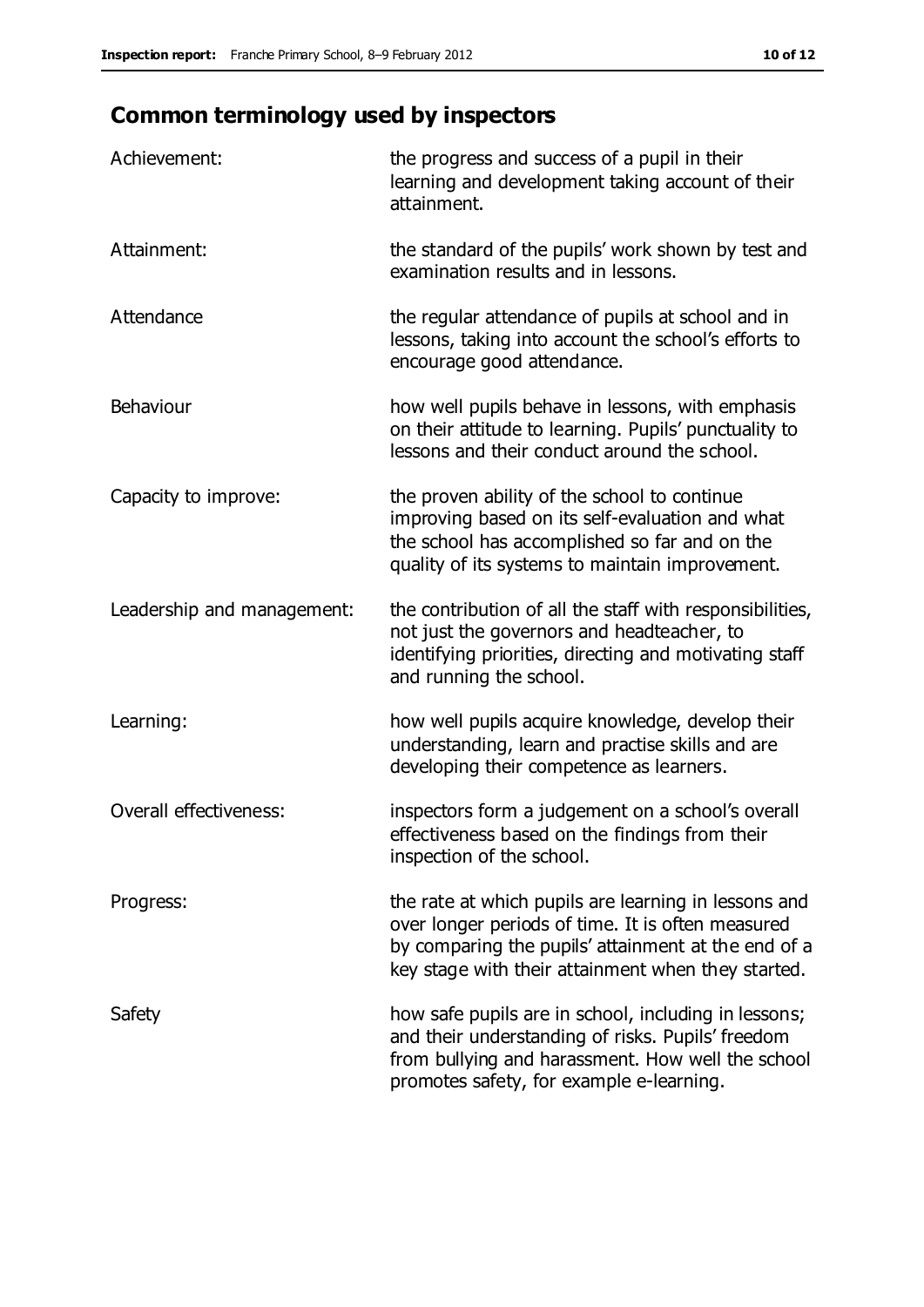#### **This letter is provided for the school, parents and carers to share with their children. It describes Ofsted's main findings from the inspection of their school.**



10 February 2012

Dear Pupils

#### **Inspection of Franche Primary School, Kidderminster, DY11 5QB**

Thank you very much for your warm welcome when we inspected your school. We enjoyed talking to you, hearing you read and watching you at work in class. Some of the older pupils in the school completed questionnaires. These told us that you enjoy school and that the school deals with any bullying effectively.

This is what we have said about your school in our report:

- $\blacksquare$  Franche is a good school that is improving quickly
- your achievement is good because you make good progress and reach the standards expected by the end of Year 6
- **Parther** pupils with a disability and those with special educational needs are supported well and make good progress
- the teaching you receive is good
- the way your school is led and managed and the curriculum you follow are good
- **U** you behave well in school and on the playground and your attendance is above average
- your school ensures that you are kept safe.

This is what we have asked your school to do to help you achieve even more:

- find ways making teaching and learning all subjects as good as they are in English and mathematics
- help members of the school's governing body to contribute more to the leadership of the school by making sure they have all of the information needed to judge how well the school is performing.

All of you can help the school improve by continuing to behave well and working with your teachers to achieve the very best you can.

Yours sincerely

Anthony O'Malley Her Majesty's Inspector